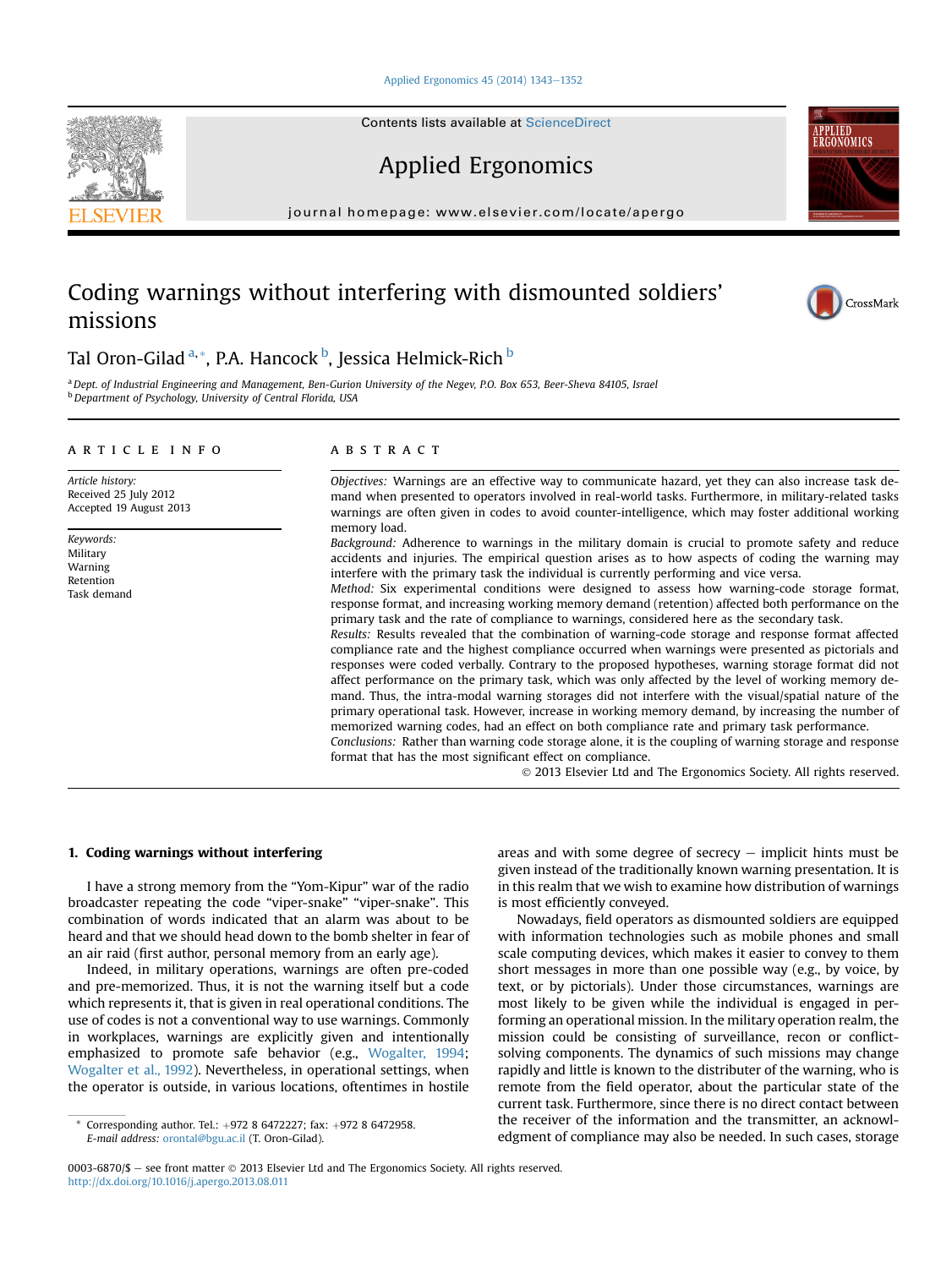<span id="page-1-0"></span>and processing of pre coded warnings may generate conditions that become formally equivalent to dual-task performance. It is already known that distraction and disruption to operational tasks may occur when the operator experiences high cognitive load and task criticality ([Woods, 1995\)](#page-9-0). The question arises therefore, as how the storage and retention of coded warning, as well as their mode of acknowledgment, act to interfere with the primary mission that the individual is currently performing and vice versa, where the latter affects warning compliance rate.

It is known in the literature that coding pose more challenges for the operator than being given explicit instructions. To communicate information effectively one aims to create direct associations between the sign and its referent [\(Familant and Detweiler, 1993\)](#page-8-0), which enables information in the signal to be directly mapped to a certain referent in the world. For example, the word "fire" shouted in a theater (signal), has the potential of being interpreted as a condition manifested by flames (referent). Direct associations are those involving one referent (e.g., a picture of protective glasses denotes that one should wear protective glasses). For those, the denotative referent is also the sign referent (i.e., the referent to which the signal directly refers). Indirect associations, in contrast, are those involving at least two referents. That is, a signal and a denotative referent may be linked via a chain of referent relations or via two or more parallel referent relations. Whether a warning is accurately identified is likely to depend on several factors describing the extent towhich the signal resembles (i.e., shares features with) those that the operator has learned to associate with the referent.

Unfortunately with military-based coding, the strength of the relationships between signs and referents are intentionally poor to avoid hostile forces from deciphering them. Studies that have looked at learning and retention of unrelated associations and their effect on recognizing auditory icons [\(Keller and Stevens, 2004\)](#page-9-0) and their denotative referents [\(Stephan et al., 2006](#page-9-0)) have consistently shown that relative to direct and related associations, participants in unrelated conditions consistently demonstrated poor performance, made the most errors, and responded most slowly. Furthermore, [Keller and Stevens \(2004\)](#page-9-0) found that random relations took over three times more exposure to learn than direct relations, and required over twice as much exposure to reach the same level of compliance. In military applied settings, where coding is frequent, such influences may have dramatic consequences.

Thus, aside from dual-task interference (e.g., [Driskell and](#page-8-0) [Olmstead, 1989; Kanki, 1996](#page-8-0)) between the appearance of a warning and the operational task, the use of coding may cause the compliance to the warning to be poor or erroneous, as deciphering the meaning of the message requires more processing. Furthermore, when codes are being used and the retention of warnings is necessary, additional load on working memory exists which may affect both mission performance and compliance. Thus, in addition to their specific form, the sheer number of retained warnings could affect performance by increasing the level of task demand imposed on the operator. Working memory capacity is limited and the amount of information that can be retained and recalled in realworld situations is similarly restricted ([Miller, 1956](#page-9-0); but see [Ericsson and Staszewski, 1989](#page-8-0)). Thus, the number of remembered warnings might be reduced when working memory is divided between the operational task and the increasing spectrum of warning information. However, there are also reasons whereby the remembered warnings would not be reduced, when LTM schemata is used (e.g., if different warnings could be integrated in some way, or if cues were available to prompt the different warnings) but these may not necessarily be used the military context due to their increased notice ability by hostiles over time.

Previous research on warnings suggests that the mode of information presentation affects compliance [\(Lehto and Miller, 1986;](#page-9-0)

#### Table 1

Overview of the experimental conditions.

| Experimental<br>condition    | Compliance task<br>storage and retention             | response mode                                                    | Compliance task Operational task                                                                      |
|------------------------------|------------------------------------------------------|------------------------------------------------------------------|-------------------------------------------------------------------------------------------------------|
| $\mathcal{P}$<br>3<br>5<br>6 | Pictorial, Written and<br>Verbal in all 6 conditions | Pictorial<br>Written<br>Verbal<br>Pictorial<br>Written<br>Verbal | Suspect detection<br>Suspect detection<br>Suspect detection<br>Navigation<br>Navigation<br>Navigation |
|                              |                                                      |                                                                  |                                                                                                       |

[Rogers et al., 2000; Wogalter and Usher, 1999; Ursic, 1984](#page-9-0)). For example, verbal information is remembered and recalled more often than written or pictorial information ([Penney, 1975; Murdock,](#page-9-0) [1968; Watkins and Watkins, 1980\)](#page-9-0) and verbal warnings have been found to communicate hazards better than pictorial or written formats [\(Jaynes and Boles, 1990; Wogalter and Young, 1991\)](#page-9-0). Combined print and voice warnings have been shown to be more effective than either alone (e.g., [Conzola and Wogalter, 1998](#page-8-0)). The visual presentation usually allows receivers to review a message for longer time or if it was not attended to or comprehended initially ([Conzola and Wogalter, 2001\)](#page-8-0). The auditory information may attune the operator toward the warning initially, but is not available for long duration (unless a repeat element is available). However, as noted by [Conzola and Wogalter \(2001\)](#page-8-0) field experimentation on warnings in actual occupational settings is rather limited. Consequently, these results may well not apply in real-world circumstances where individuals most often receive warning information as a subsidiary form while focusing on their primary duties. Since the ability to expose real operators to hazards is limited, virtual reality is one promising direction ([Duarte and Rebelo, 2007\)](#page-8-0), to allow more realistic contextual setup of warnings.

Individual difference in WM can also affect the way warnings should be coded. [Engle et al. \(1999\)](#page-8-0) proposed that WM capacity reflects one's ability to maintain information in the focus of attention in the face of distracting or interfering stimuli. "...WM capacity is not about individual differences in how many items can be stored per se but about differences in the ability to control attention to maintain information in an active, quickly retrievable state" [\(Engle,](#page-8-0) [2002](#page-8-0), p.20). Furthermore, the relationship between working memory and cognitive abilities has been proposed to involve domain-specific resources (i.e., verbal and visuospatial; [Baddeley,](#page-8-0) [1986](#page-8-0)). Consistently, [Shah and Miyake \(1996\)](#page-9-0) have demonstrated the separability of spatial and verbal working memory resources using the spatial span test (recalling the orientation of a series of rotated letters presented sequentially). They showed that scores on the spatial span test correlate positively with spatial ability measures but not with verbal ability measures. Thus, individual difference in WM may have predictive power of the memory variables on situation awareness performance in complex task settings (see Sohn and Doane, 2003). This type of personality related information may be useful, with the flexibility of presentation format via personal mobile devices. However, very little is known about the impact of individual differences in complex operational task setups such as the one examined in the current study.

Therefore, the formal goal of the present study was to determine the effects of coding presentation and retention in a dual task paradigm with various task-induced levels of demand. Six experimental conditions were designed in order to investigate the effects of a) pairing storage formats with response modes (pictorial, written, and verbal storages with pictorial, written, verbal response modes); b) increasing the number of memorized coded warnings; c) altering the complexity and demand of the operational task; and d) evaluating the effect of individual differences in WM on compliance.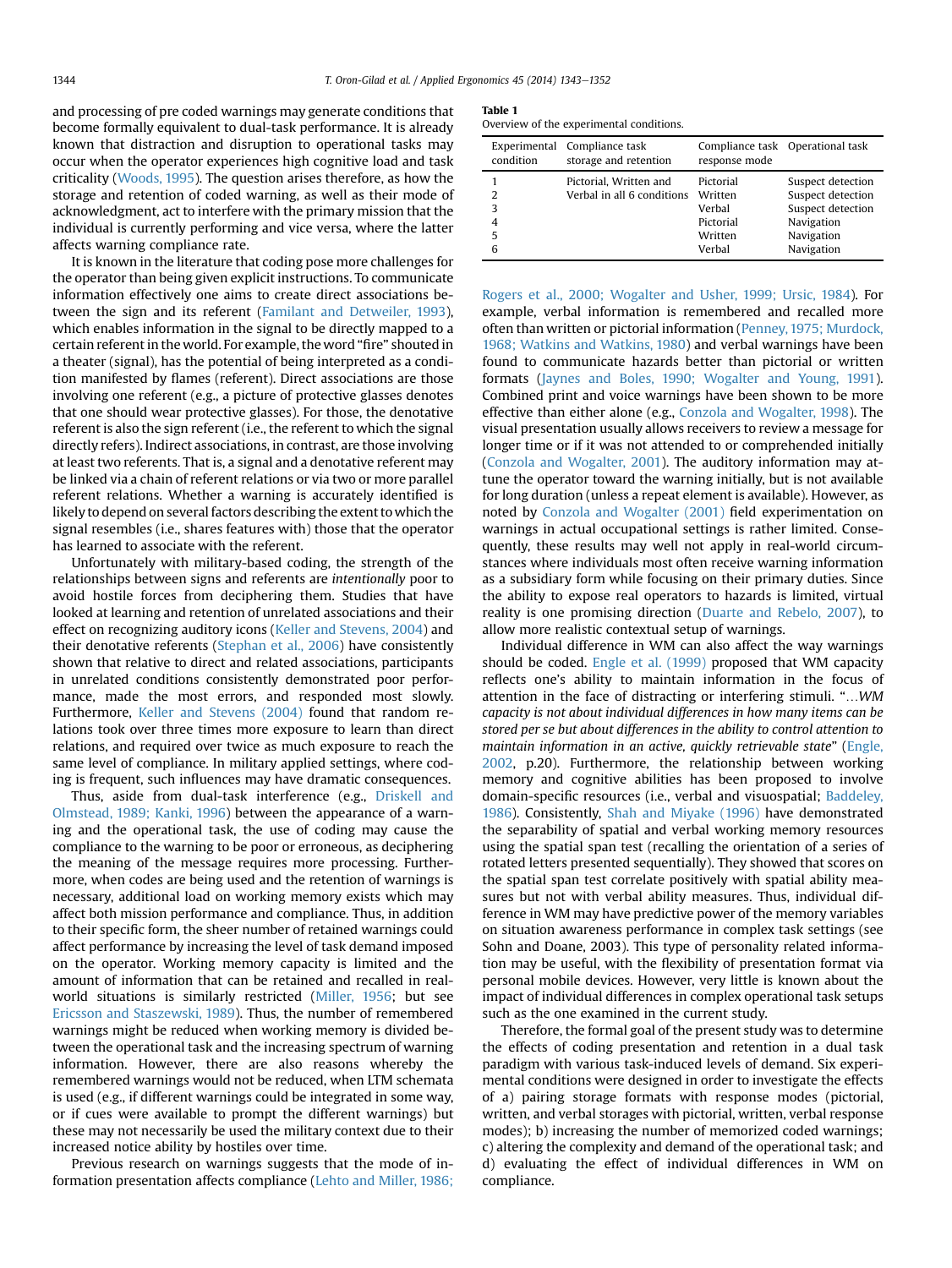# 2. Experimental method

# 2.1. Overview

An overview of the six experimental conditions is given in [Table 1.](#page-1-0) Conditions  $1-3$  used a simulated MOUT (military operation in urban terrain) suspect detection mission as the primary operational task. Conditions  $4-6$  used an open area way-point to waypoint navigation mission. These two missions were selected as they are both common tasks that dismounted soldiers do. In the suspect detection mission, soldiers are required to survey a building in search of reported suspects. This can be a demanding task, since the level of details necessary to attend to is large, and the environment consists of many paths and limited view areas. Opposed to buildings, navigation in open areas entails a clearer view of the environment and more certainty as to where dangers may appear from. Yet, navigating from waypoint to waypoint requires retrieving relevant information from working memory in order to complete the task ([Tversky, 2003\)](#page-9-0). Thus, navigation mission performance may be more susceptible to changes in WM demand. It was therefore assumed that differences in operational performance and compliance to warnings will emerge from the inherent differences between the two tasks.

The respective conditions included a warning storage and retention component in each one of three modalities of storage; pictorial, written, and verbal. What varied among conditions was the acknowledgment of the warning (i.e., response mode), which was pictorial (conditions 1 and 4), written (conditions 2 and 5), and verbal (conditions 3 and 6). Also, the number of retained warnings was manipulated in three levels (2, 4 or 8 coded warnings). Thus, altogether in each condition there were 45 trials; 15 for each storage format (pictorial, written and verbal), of those, 5 for each level of demand (2, 4, or 8). Specific hypotheses are presented in Table 2.

#### 2.2. Experimental participants

Participants were undergraduate students from the University of Central Florida (UCF) and were recruited on a voluntary basis from the university's experimental recruiting website. They were paid approximately \$37.50 for their participation (based on an hourly rate of \$7.50). Eleven (mean age  $= 20$  years) participated in Condition 1 and 2, respectively. Twelve participated in Condition 3 (mean age  $=$  21 years), Condition 4 (mean age  $= 20.1$  years), Condition 5 (mean age  $= 19.5$  years) and Condition 6 (mean age  $= 22.3$  years). All participants were treated in accordance to relevant APA standards and all procedures were pre-screened by the Internal Review board (IRB) before testing.

## 2.3. Experimental materials

The experimental system consisted of two separate tasks: a) the WCCOM (Warning-Color COding Modality) compliance task and b) The operational tasks developed in Tom Clancy's Ghost Recon<sup>®</sup> game simulation. Tasks were presented on two separate desktop computers with two monitors  $(17<sup>′</sup>$  and  $19<sup>′</sup>$  flat screens), two keyboards, and the attached mouse controllers. The computer used for the WCCOM had two speakers and a microphone which were used to present and respond to auditory information when applicable. The two monitors were placed side-by-side in order for participants to easily view both monitors simultaneously, when required.

#### Table 2

Hypotheses by number and category.

| No.            | Category                                   | Hypotheses                                                                                                                                                                                                                                                                                                                     |
|----------------|--------------------------------------------|--------------------------------------------------------------------------------------------------------------------------------------------------------------------------------------------------------------------------------------------------------------------------------------------------------------------------------|
| 1              | Warning<br>Compliance/Format<br>of Storage | It was hypothesized that participants<br>would have a significantly higher rate<br>of compliance behavior when coding<br>and retrieval were verbal compared to<br>written and pictorial formats because<br>the WCCOM (Warning-Color COding<br>Modality) information would have less<br>interference with the operational task. |
| $\overline{2}$ | Warning<br>Compliance/Format<br>of Storage | It was predicted that compliance<br>behavior would be significantly higher<br>in the pictorial warning condition than<br>in the written warning condition.                                                                                                                                                                     |
| 3              | <b>WM Demand</b>                           | It was predicted that when the number<br>of warnings retained was two or four,<br>performance on neither the warning<br>compliance task nor the operational<br>task would be affected.                                                                                                                                         |
| 4              | <b>WM Demand</b>                           | When eight warnings were retained<br>both compliance and performance on<br>the operational task would degrade.                                                                                                                                                                                                                 |
| 5              | Workload                                   | Verbal warnings will result in a lower<br>subjective workload ratings compared<br>to written and pictorial because verbal<br>warnings will have less interference<br>with the operational tasks which are<br>visual-spatial in nature.                                                                                         |
| 6              | Workload                                   | Subjective workload estimates for two<br>warning retained would be significantly<br>lower compared to conditions with<br>four warning.                                                                                                                                                                                         |
| 7              | Workload                                   | Subjective workload and task demand<br>would be associated (high workload with<br>lower performance) in conditions where<br>the number of warning storages<br>was two or four.                                                                                                                                                 |
| 8              | Workload                                   | Workload measures for conditions<br>with more eight warning storages<br>would exceed the resources available<br>and dissociation or insensitivities will occur.                                                                                                                                                                |
| 9              | Individual<br>differences in WM            | Participants with high spatial span scores<br>will benefit from pictorial coding while<br>participants with higher verbal span<br>scores will benefit from written<br>and verbal coding.                                                                                                                                       |

## 2.4. WCCOM (Warning-Color COding Modality) compliance task

The WCCOM task had both storage and retention components. Each warning item was paired with one of ten possible colors. The storage component required memorizing the color associated with each warning symbol (e.g., boots  $-$  black). The retention component involved recalling the stored symbol from the color presented (e.g., black means boots). Both components of the task, the warning item and the color, were displayed in the same modality. There were three options of storage; pictorial, written or verbal as shown [Fig. 1.](#page-3-0) The written format was spelled out with the beginning letter capitalized in 80-point font in Arial black (with the exception of earmuffs and respirator, which were presented in 66-point font) and was paired with a written color (spelled out in the color of the pair) in the same size and font. The verbal WCCOM was presented via speakers.

The warning database consisted of ten different warnings: Boots, Earmuffs, Glasses, Gloves, Helmet, Shield, Suit, Respirator, Meter, and Mask. All ten warning messages were chosen from a pool of occupational warnings used to promote mandatory action in the ANSI standards (ANSI Z535.3, 1991) and the Australian Standard (AS 1319, 1979). Six of these symbols have been tested previously for ease of recognition by [Cairney and Sless \(1982\).](#page-8-0)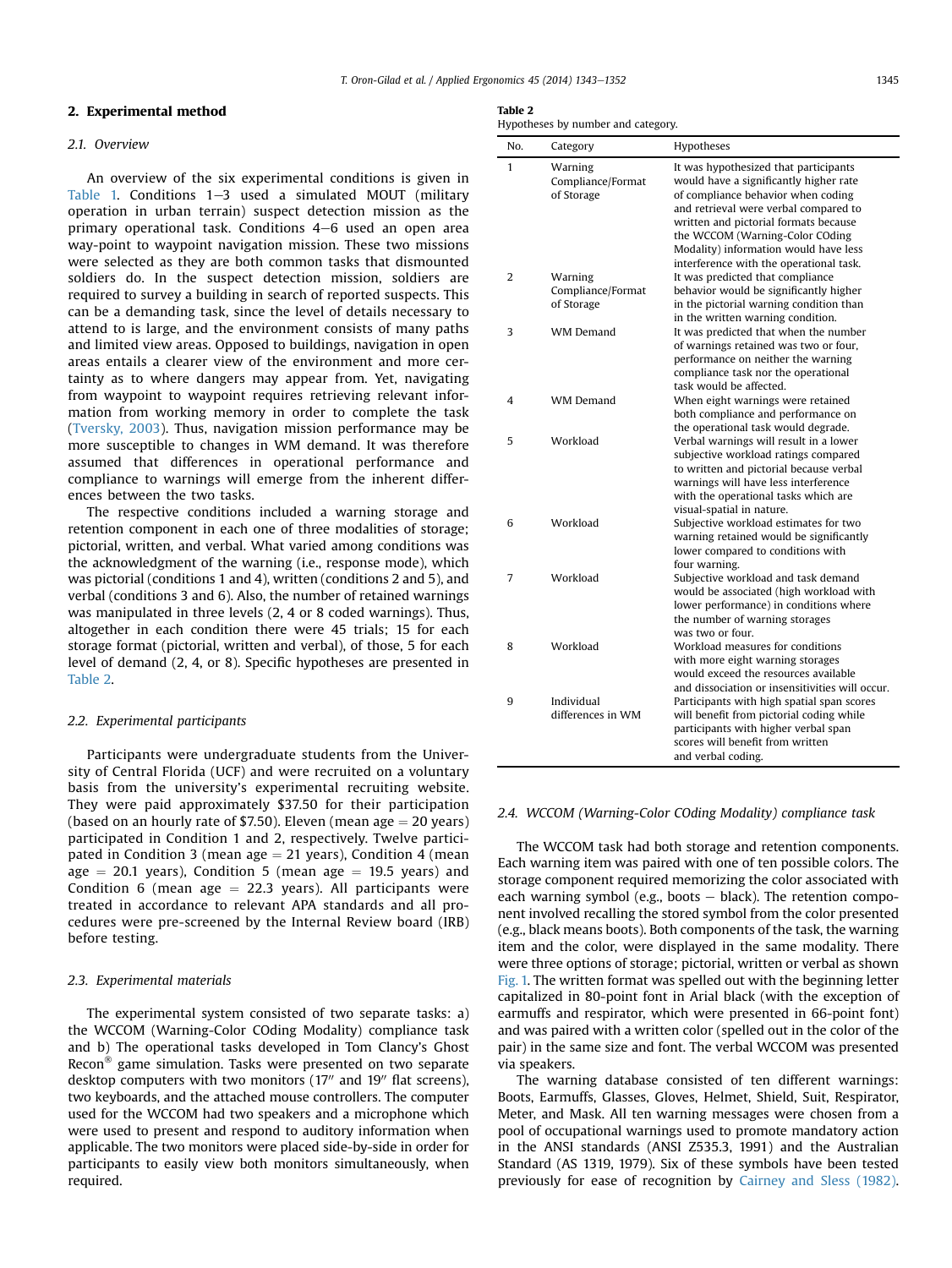<span id="page-3-0"></span>

| Modality<br>/Component | Pictorial-Color<br>combination | Written-Color combination |              | Verbal-Color combination |
|------------------------|--------------------------------|---------------------------|--------------|--------------------------|
| Storage                |                                | <b>Boots</b>              | <b>Black</b> | BootsBlack<br>Narrated   |
| Retention              |                                | <b>Black</b>              |              | Black<br>Narrated        |

Fig. 1. Example of the pictorial, written and verbal WCCOM (top) and the color stimulus (bottom) that elicited the key press response.

Warnings were paired with one of ten colors: red, blue, green, orange, purple, black, white, gray, brown, or yellow. Colors were chosen from ANSI standards (ANSI Z535.2, 1991). Colors were pretested in order to determine if they were readily distinguishable on the specific monitor used.

Warning-color combinations were randomly selected for each trial; hence 'Boots' could be associated with the color black in one experimental trial and then be associated with the color purple on a subsequent block. A card-sorting task was used between trials to mitigate the retention of previous combinations. Working memory demand was manipulated by changing the number of memorized warnings sequentially from two to four to eight dyads, respectively. For the storage components, the pictorial and written warningcolor combinations were presented for 5 s in the center of the computer screen. Then, after a brief pause the following combination appeared on the screen for the same duration of time. The verbal warning-color combination was presented verbally via speakers in the same manner that the written and pictorials were presented (yet verbal warnings could not be presented for the full 5 s and lasted just as long as it normally took to verbally pronounce the word). For all three storage modalities a short beep sounded preceding the WCCOM storage.

Participants' task was to remember the correct pairing of the warning and color combinations. When participants either saw or heard (depending on the modality of storage in that block) the color coded element, they were to respond by pressing the appropriately labeled key on a second keyboard (keys 'q' through 'p' were labeled with the warning portion of each combination) with their right hand or verbally respond via the microphone (e.g., in the pictorial response condition, response was to be made by pressing the key which had the appropriate warning pictorial on it).

# 2.5. MOUT Ghost Recon® suspect detection task

The operational military task was developed through use of Tom Clancy's Ghost Recon<sup>®</sup> which is a commercially available, firstperson shooter video game produced by Redstorm Entertainment. Participants were given written and verbal instructions on how to maneuver through the Ghost Recon environment using the arrow keys on the keyboard with their left hand and the mouse with their right hand. During each trial, participants completed a 2 min mission in Ghost Recon while simultaneously responding to the WCCOM task.

The Ghost Recon suspect detection task took place inside a building. The objective in this task was to identify all suspects in the building and participants were informed that anyone in the building was an enemy (as shown in Fig. 2). In addition, participants were told not to leave the building for any reason. The enemies were strategically placed throughout the building and the number of enemies in any one building ranged from five to seven. Task difficulty did not vary from building to building. Participants were not aware of the number of possible enemies in the specific building and did not get feedback as to how many enemies they had identified compared to the total number of enemies in the building. Performance was measured by calculating the number of enemies that the participant identified divided by the number of enemies that appeared in the trial. Ten different missions were designed so that participants would not become over familiar with any one single mission. Missions were randomly assigned to the three blocks of trials.

# 2.6. Navigation Ghost Recon® task

The navigation task was developed within the Ghost Recon® environment. It took place in an open area of a sparsely wooded forest. The objective of the task was to navigate between four sequential waypoints. As shown in [Fig. 3](#page-4-0), a military tank marked each waypoint. There were four waypoints in each mission. Participants were to begin at the base denoted as waypoint 0 which was represented by the presence of a tank. The direction in which



Fig. 2. The Ghost Recon urban environment used in conditions  $1-3$ .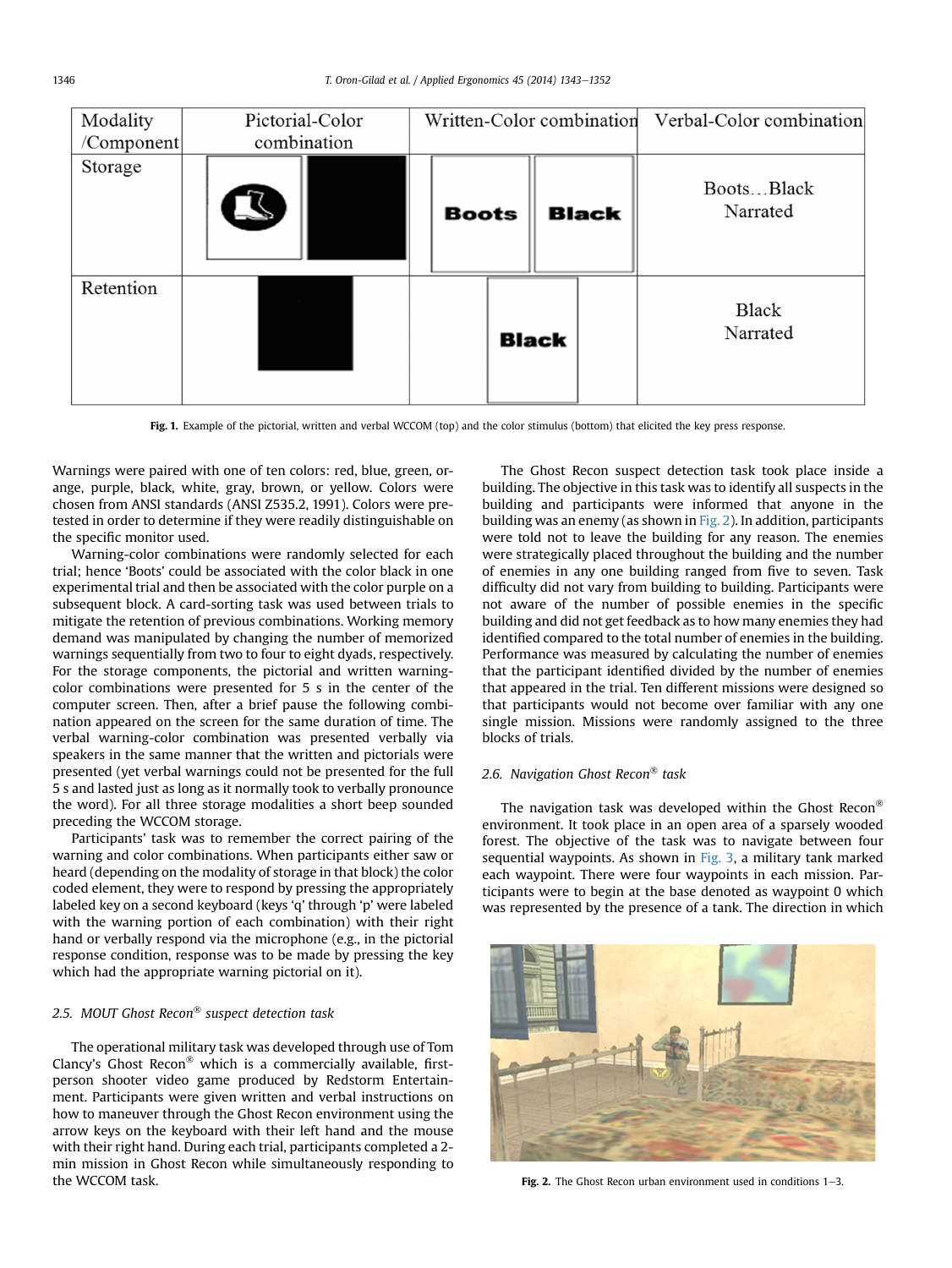<span id="page-4-0"></span>

Fig. 3. The Ghost Recon open area environment used in conditions  $4-6$ .

the tank's gun pointed was the direction the participant was to navigate to in order to reach the next waypoint. No other navigational aids were provided. Once the participant was out of view of the waypoint, he or she had to use their spatial working memory to navigate to the next waypoint. When participants reached the fourth waypoint, the task was considered successfully completed. Seven different navigational missions were designed so that participants would again not become overly familiar with any one mission. The tanks were strategically placed throughout the rural terrain. Task difficulty did not vary from mission to mission. Three navigation missions were randomly assigned to the three blocks of trials.

Navigation performance was assessed using the time (in %) it took a participant to reach all four waypoints ((actual time-goal time)/goal time  $\times$  100). The goal time for a mission was the fastest possible time that the participant could have navigated through all four waypoints. In few instances, when participants skipped one of the waypoints on the way, 200% was added to the equation to avoid generating a time advantage to those who omitted any waypoint.

## 2.7. Individual differences  $-$  WM spans

The WM capacity theory proposes that individual differences in WM capacity are inherent in the individual and do not change as they acquire expertise. Individual differences in WM capacity are often measured with span tasks performed in a dual-task situation (e.g., [Daneman and Carpenter, 1980](#page-8-0); [Shah and Miyake, 1996](#page-9-0)). Such tasks require participants to keep track of presented information while simultaneously doing other mental operations. The capacity measures, based primarily on the retention of the information over time, have been shown to predict performance in a variety of cognitive tasks, but to the best of our current understanding this has not been accomplished in warning-coding in the appliedmilitary domain context examined here. Four working memory tasks were used in order to predict the processing and storage capacity of working memory of each individual. This set is a full replication of the four tests used by Shah and Miyake (1996), to test for; a) spatial working memory capacity; b) spatial span; c) verbal working memory capacities and d) reading span.

## 2.7.1. Spatial span

The spatial span task (Shah and Miyake, 1996) consisted of presenting participants with a set of English capital letters (F, J, L, P, and R) and their mirror images one at a time, each appearing in different orientations. The objective of this task was to remember the orientation of each letter in the correct order, while deciding if the letter was normal or mirrored as quickly and accurately as possible. Each letter was presented for 2200 ms in one of seven possible orientations in 45 $^{\circ}$  increments, excluding the upright position. Participants were asked to respond aloud to indicate whether the letter was a normal or mirrored image. After the entire set of letters was presented in a trial, participants were asked to recall in serial order the orientation of the letters by clicking on the appropriate button orientation on a grid (see Shah and Miyake, 1996). The span task included 20 letter sets (5 sets at each size, ranging from two to five letters), and participants were presented with increasingly longer sets of letters.

## 2.7.2. Verification arrow

The verification arrow task (Shah and Miyake, 1996) consisted of reading short sentences (sentences ranged from three to six words) and deciding if the sentence was a true statement or a false statement by pressing a button at the bottom of the screen labeled "True" or "False". One example of a short sentence used was "The world is flat". The participant should have responded by pressing the "False" button. Following the sentence, an arrow appeared on the screen for 800 ms in one of seven possible orientations in 45 increments, excluding the upright position. After the entire set of sentences was presented in a trial, participants were asked to recall in serial order the orientation of the arrows by clicking on the appropriate button orientation on a grid. The verification arrow task included 20 sentence sets (5 sets at each size, ranging from two to five sentences), and participants were presented with increasingly longer sets of sentences.

#### 2.7.3. Reading span

The reading span task (Daneman and Carpenter, 1980) was analogous to the spatial span task. Participants read aloud a set of unrelated sentences one at a time and recalled the last word in each sentence. One example of a reading span sentence was "It was the movers that the couch dropped". Participants were to recall the last word in the sentence, "dropped". After the entire set of sentences was presented in a trial, participants were asked to recall in serial order the last words in each sentence by typing them in to the "recall" box at the bottom of the computer screen. There were 20 sentence sets (5 sets at each size, ranging from two to five sentences) and participants were presented with increasingly longer sets of letters.

## 2.7.4. Verification word task

The verification word task (Shah and Miyake, 1996) was analogous to the verification arrow task. Again, participants were to decide if a sentence was true or false by pressing a button at the bottom of the screen labeled "True" or "False". Following the sentence, a word appeared on the screen for 800 ms. After the entire set of sentences was presented in a trial, participants were asked to recall in serial order the words by typing them in to the "recall" box at the bottom of the computer screen. There were 20 sentence sets (5 sets at each size, ranging from two to five sentences) and participants were presented with increasingly longer sets of sentences. The word in the verification word task was from a list of the most frequently used words in the English language according to [Francis](#page-8-0) [and Ku](#page-8-0)č[era \(1982\).](#page-8-0) Of the 275 most frequently used words, 70 twosyllable nouns (excluding proper nouns) were selected and each one was only used once in the task.

#### 2.7.5. Subjective workload measures

Questionnaires were administered via the experimental software program Inquisit Version 1.32 (Millisecond Software, 2002) on a desktop computer.

#### 2.7.6. Rating scale mental effort

The RSME is a one-dimensional scale that measures the amount of invested effort exerted during a task ([Zijlstra and Van Doorn,](#page-9-0) [1985\)](#page-9-0). The scale's range is from 0 to 150 mm and a hash mark is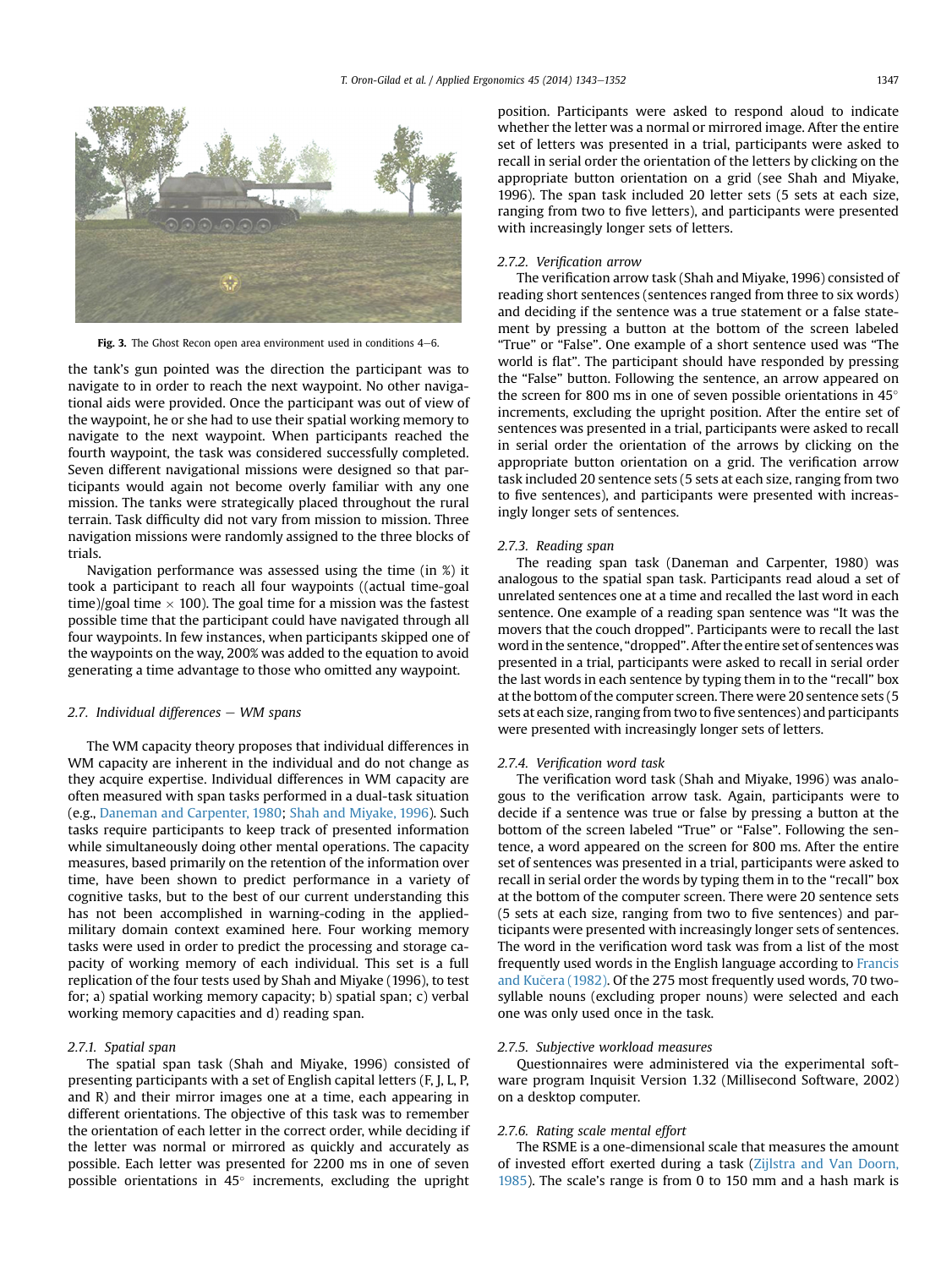<span id="page-5-0"></span>placed at every 10 mm. Anchor points were identified at several locations on the scale, describing the mental effort invested, such as 'almost no effort' or 'extreme effort'. Mental effort is measured by the number that is identified as the invested mental effort for a given task from 0 to 150. The higher the score, the more subjective mental effort was exerted. RSME was used between trials in order to determine differences between sizes of memory set (task demand).

## 2.7.7. NASA Task Load Index

The NASA-Task Load Index (NASA-TLX) is a multi-dimensional scale that has six subscales. The six subscales are mental demand, physical demand, effort, performance, frustration, and temporal demand [\(Hart and Staveland, 1988\)](#page-8-0).

#### 2.8. Experimental procedure

A mixed between-within-participants design was used. Each participant was assigned to one experimental condition. Each condition consisted of three blocks (one for each modality of storage and retention: verbal, written, and pictorial) and each block consisted of 15 WCCOM task trials; 5 repetitions for each level of demand; coding and retention of 2, 4, and 8 warnings, respectively. The order of the modality conditions was counterbalanced between blocks. Additionally, the order of trials within each block was randomized.

Testing occurred in two sessions on different days during one single week. During the first session, participants were asked to complete the informed consent, a demographic questionnaire, and the working memory span tasks. After a short break they were briefed about the WCCOM compliance task and the operational task. Participants then completed a practice session, which consisted of three trials of the operational task alone, the WCCOM alone, and both tasks simultaneously (dual-task setting). Following the practice sessions, they completed the first experimental block. The second day session consisted of the remaining two blocks. A 5 min break was scheduled between blocks. During both sessions, the RSME and the card-sorting task were administered following each trial and the NASA-TLX following each block. Finally, following the experimentation, participants were debriefed via a verbal and written statement.

## 3. Results

Where applicable, data was aggregated across conditions for each operational mission separately (i.e., conditions  $1-3$  and  $4-6$ , respectively) and by WCCOM response format; pictorial response format (1 and 4), written (2 and 5), and verbal (3 and 6), respectively. A common approach for missing data was taken, substituting means for absent data prior to data analysis [\(Tabachnick and Fidell,](#page-9-0) [2001\)](#page-9-0). Rate of missing cells was negligible (recall that altogether there were 45 trials in each experimental condition). All post-hoc tests were LSD.

## 3.1. WCCOM compliance task

A three-way between-within-participants repeated measure ANOVA was conducted with presentation format (verbal, written and pictorial)  $\times$  response format (verbal, written, pictorial)  $\times$  task demand (2, 4, and 8 items). The dependent variable was the WCCOM compliance score. Table 3 summarizes the main effects and interactions among these factors, Table 4 provides the descriptive statistics.

There were significant main effects for response format, presentation format, and task demand, as well as significant interactions

Table 3

|             | Main effects and interactions for the WCCOM task for each experimental condition |  |  |  |  |  |
|-------------|----------------------------------------------------------------------------------|--|--|--|--|--|
| separately. |                                                                                  |  |  |  |  |  |

| Condition      | Response<br>mode | Task demand                      | Warning format                  | Format by<br>task demand      |
|----------------|------------------|----------------------------------|---------------------------------|-------------------------------|
| 1              | Pictorial        | $F(2, 20) = 32.6$<br>$p=.0005$   | $F(2, 20) = 11.7$<br>$p=.0005$  | $F(4, 40) = 2.7$ ,<br>$p=.04$ |
| $\overline{2}$ | Written          | $F(2, 20) = 87.2$<br>$p=.0005$   | $F(2, 20) = 10.6$ ,<br>$p=.001$ | <b>NS</b>                     |
| 3              | Verbal           | $F(2, 22) = 36.5$ ,<br>$p=.0005$ | <b>NS</b>                       | <b>NS</b>                     |
| 4              | Pictorial        | $F(2, 22) = 94.7$<br>$p=.0005$   | $F(2, 22) = 43$ ,<br>$p=.0005$  | $F(4, 44) = 5.2$<br>$p=.002$  |
| 5              | Written          | $F(2, 22) = 35.4$<br>$p=.0005$   | $F(2, 22) = 33.3$<br>$p=.0005$  | $F(2, 22) = 3$<br>$p=.03$     |
| 6              | Verbal           | $F(2, 22) = 33.8$<br>$p = .0005$ | NS.                             | <b>NS</b>                     |

 $\alpha$  is significant at .05. Main Effect is abbreviated as ME. NS-no significant difference.

between response and presentation, response and task demand, and presentation and task demand. The three-way interaction was also significant. Post hoc tests for response format showed that participants were significantly more likely to comply when the response was verbal ( $M = .79$ ,  $SD = .03$ ), followed by pictorial ( $M = .68$ ,  $SD = .03$ ), and then written format ( $M = .59$ ,  $SD = .02$ ). Thus, verbal response proved to be the superior response mode. Planned comparison tests for presentation format showed that participants were significantly more likely to comply when the storage format was written ( $M = .75$ ,  $SD = .02$ ) or pictorial ( $M = .72$ ,  $SD = .02$ ) compared to verbal ( $M = .60$ ,  $SD = .01$ ). No significant differences were found between written and pictorial storage formats and were superior to the verbal warning storage, as shown in [Fig. 4](#page-6-0).

Comparisons for task demand revealed that participants were significantly more likely to comply at level two ( $M = .83$ ,  $SD = .01$ ), than at level four ( $M = .71$ ,  $SD = .02$ ) and least likely to comply at eight ( $M = .52$ ,  $SD = .02$ ), all pairwise comparisons being significantly different from one another. The interaction between presentation format and task demand is shown in [Fig. 5.](#page-6-0) Post hoc analyses also revealed differences among presentation formats at the same level of task demand, as shown in [Fig. 6.](#page-6-0)

#### 3.2. Suspect detection mission

In order to determine if the format of the warning presentation or task demand affected performance on the operational mission, a three-way 3 (format)  $\times$  3 (task demand)  $\times$  5 (trial) withinparticipants repeated measure analysis of variance (ANOVA) was conducted on the number of enemies identified divided by enemies present in the building. The independent variables included WCCOM storage format: verbal, pictorial, and written, task demand: storages of two, four, and eight, and trial: three blocks of 15 trials.

There was a significant main effect for task demand, Wilk's  $\Lambda = .71$ ,  $F(2, 66) = 6.3$ ,  $p = .003$ , partial  $\eta^2 = .16$ . No significant

| н<br>n<br>I<br>., |  |
|-------------------|--|
|-------------------|--|

ANOVA Table for WCCOM compliance across all experimental conditions.

| Effect                             | df   | MS   | F    | р     |
|------------------------------------|------|------|------|-------|
| Response format                    | 2.66 | 2.07 | 15.3 | .001  |
| Storage format                     | 2132 | 1.30 | 48.4 | .001  |
| Response by Storage                | 4132 | .30  | 11.1 | .001  |
| Task demand                        | 2132 | 4.96 | 2334 | .0001 |
| Task demand by Response            | 4132 | 12   | 5.8  | .001  |
| Task demand by Storage             | 4264 | .04  | 3.3  | .05   |
| Storage by Task demand by Response | 8264 | .025 | 2.1  | .05   |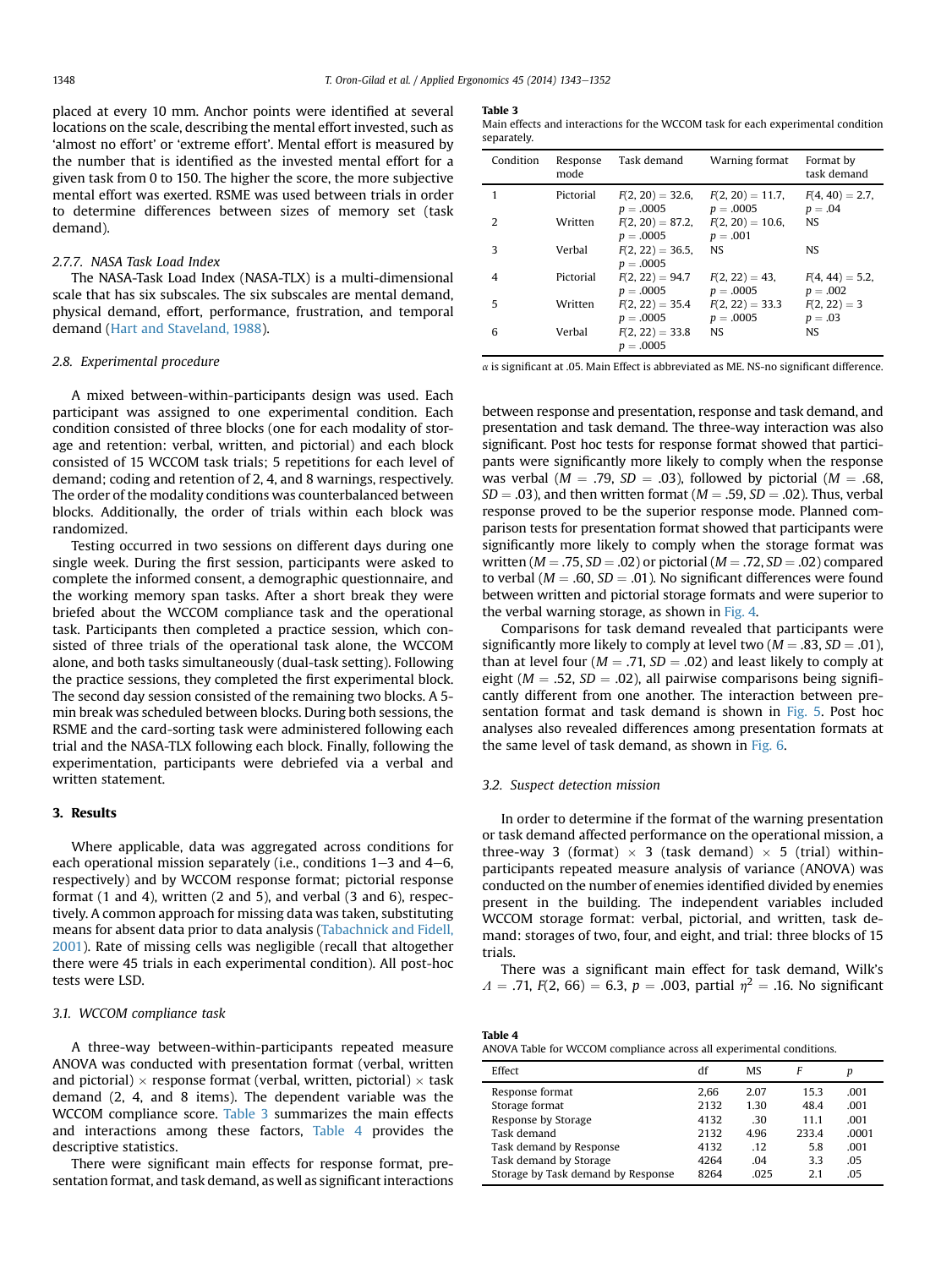<span id="page-6-0"></span>

Fig. 4. Presentation format by response format interaction for the WCCOM task.

effects were found for Presentation format or Trial and no significant interactions. Post hoc tests for task demand revealed that participants were significantly more likely to perform better at levels of two ( $M = .965$ ,  $SD = .006$ ) and four ( $M = .958$ ,  $SD = .006$ ) than at level eight ( $M = .939$ ,  $SD = .009$ ). No significant differences between level two ( $M = .965$ ,  $SD = .006$ ) and level four ( $M = .958$ ,  $SD = .006$ ) were evident.

#### 3.3. Navigation mission

A similar analysis to the suspect detection mission, was conducted on the relative time (in %) it took to reach all 4 waypoints. There was a significant main effect of task demand, Wilk's  $\Lambda = .51$ ,  $F(2, 70) = 13.8, p = .0005$ , partial  $\eta^2 = .99$ . No significant effects were found for storage format or trial and no interactions. Post hoc tests for task demand revealed that participants took significantly longer at level eight ( $M = .508$ ,  $SD = .05$ ) than at level four  $(M = .398, SD = .05)$ . Participants took significantly longer at level eight ( $M = .508$ ,  $SD = .05$ ) than at level 2 ( $M = .311$ ,  $SD = .04$ ). No significant difference between level two and four was found.

#### 3.4. Rating scale mental effort (RSME)

In order to determine perceived difference in effort among trials across all experimental conditions, a four-way storage format (3) X task demand (3) X trial frequency (5) within-participants repeated measure analysis of variance (ANOVA) with response format (3) as



Fig. 5. Presentation format by task demand interaction for the WCCOM task.



Fig. 6. Response format by task demand interaction for the WCCOM task.

a between-participant variable was conducted. The dependent variable was the RSME measure derived for each trial. There was no significant main effect for trial or interaction with trial, thus trial was omitted as a factor from the analysis. The subsequent threeway interaction yielded a main effect for task demand (F(2,  $(44) = 203.7$ ,  $p < .0001$ ). Post hoc tests for task demand revealed that participants evaluated their load as significantly lower of mental effort at level of two ( $M = .271$ ,  $SD = .156$ ) than either four  $(M = .431, SD = .165)$  or eight  $(M = .625, SD = .168)$  warnings. Thus, as the rate of task demand increased, subjective effort estimates ratings increased. No effects were found for response format or presentation format, respectively.

## 3.5. Individual differences  $-$  WM related span tasks

Table 5 provides the summary of descriptive statistics for the four memory span measures across all participants and these values are compared to the ones reported in Shah and Miyake's (1996) study. Spearman rank order correlations were conducted among the four memory span measures and WCCOM task compliance scores for the three storage formats, across all participants, as shown in [Table 6.](#page-7-0) The Spatial span was the only predictive measure that correlated with the WCCOM compliance scores but only when the storage format was pictorial or written. Hence, participants who scored higher on the spatial span were also likely to comply more when storage format was written or pictorial.

#### 4. Discussion

Our first two hypotheses addressed differences between warning storage formats. Our first hypotheses predicted that participants would have a higher rate of compliance when coded warnings were presented in verbal compared to either written or pictorial form. This prediction was made based on a synthesis of

Table 5

Summary of Descriptive Statistics for the Individual difference Memory span measures ( $N = 69$ ) in the current study and as reported in Shah and Miyake (1996).

| Measure                            | м    | SD   | Min | Max |  |  |  |
|------------------------------------|------|------|-----|-----|--|--|--|
| Current study experimental data    |      |      |     |     |  |  |  |
| Spatial span                       | 2.05 | 1.40 | 1.0 | 5.0 |  |  |  |
| Reading span                       | 2.96 | .58  | 2.0 | 5.0 |  |  |  |
| Arrow verification                 | 4.14 | .93  | 1.0 | 5.0 |  |  |  |
| Word verification                  | 3.43 | .91  | 1.0 | 5.0 |  |  |  |
| Shah and Miyake, 1996 Experiment 2 |      |      |     |     |  |  |  |
| Spatial span                       | 2.67 | 1.05 | 1.0 | 5.0 |  |  |  |
| Reading span                       | 3.71 | .54  | 3.0 | 4.5 |  |  |  |
| Arrow verification                 | 3.04 | .92  | 1.0 | 5.0 |  |  |  |
| Word verification                  | 3.14 | .77  | 15  | 4.0 |  |  |  |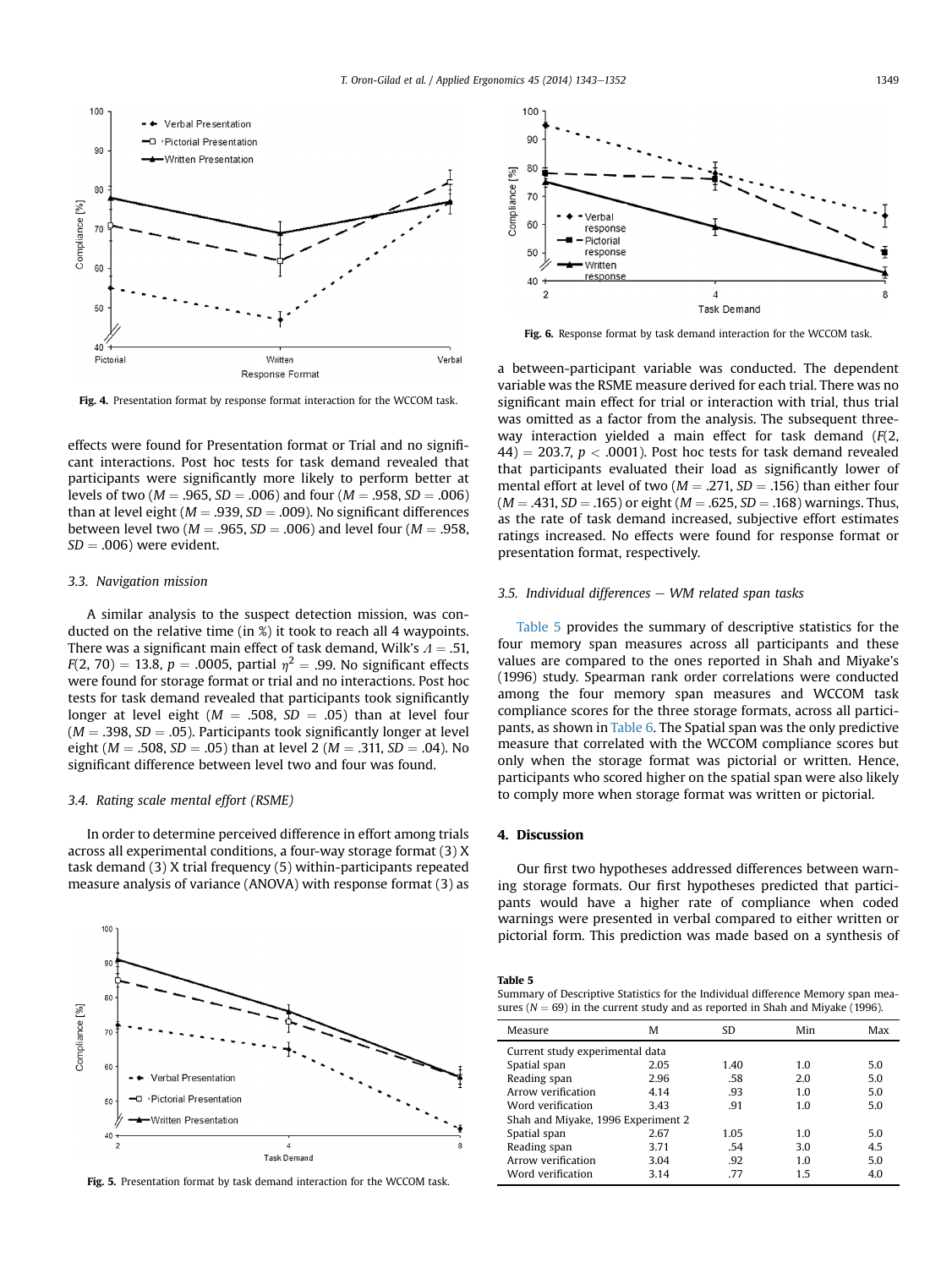#### <span id="page-7-0"></span>Table 6

Spearman rank order correlations for the WCCOM compliance task presentation format and the span measures (marked correlations in bold are significant at  $p < .05$ ,  $N = 69$ ).

|                    | Pictorial | Written | Verbal  |
|--------------------|-----------|---------|---------|
| Pictorial          |           | .408    | .092    |
| Written            |           |         | .052    |
| Spatial span       | .372      | .373    | .220    |
| Reading span       | $-.052$   | .171    | .085    |
| Arrow verification | .028      | .148    | $-.059$ |
| Word verification  | .030      | .101    | .032    |

existing findings already reported in the literature concerning the memory and warnings domain. There is evidence in the memory literature which supports the general notion that the verbal format results in superior recall for working memory tasks, auditory modes of communication having been generally found to be superior to written information ([Penney, 1975; Murdock, 1968; Craik,](#page-9-0) [1969; Watkins and Watkins, 1980\)](#page-9-0). In addition, the literature on warnings has also found greater behavioral compliance when warnings are presented in a verbal format in various environmental settings ([Jaynes and Boles, 1990; Wogalter et al., 1991; Wogalter](#page-9-0) [and Young, 1991](#page-9-0)). However, as shown by the results in [Table 4,](#page-5-0) only one of the experimental conditions, the verbal-verbal combination of storage and response format, yielded superior compliance when the verbal format was used as the mode of warning storage. The storage format that resulted in the highest rate of behavioral compliance was the written ("printed") format.

The summarized results of previous studies were derived from studies which only examined response to explicit warnings. However, warnings in the present study were presented implicitly in a dual task situation in which the primary mission was of high demand. This situation replicates real working conditions of military operators. With respect of such conditions, [Broadbent et al.](#page-8-0) [\(1978\)](#page-8-0) and [Gardiner et al. \(1974\)](#page-8-0) had previously shown that the 'distracters' that fill the interval of time between storage and recall serve to influence the amount of information that is remembered. Hence, if the interval between storage and recall was silent or if non-verbal distractions were present, auditory information was recalled at a greater rate than visual information. The recall of verbal cues was reduced only when an auditory distracter was presented in the time interval between storage and response. In contrast, both forms of distraction, verbal or visual, reduced the rate of recall on visually presented words. In the present study, the time interval between the warning storage component and warning recall was filled by events related operational tasks, which were visual-spatial tasks in nature. [Wickens et al. \(1983\)](#page-9-0) who previously examined the relationship between the mode of storage of the warning and the operational task, found that crossmodal timesharing was superior to intra-modal sharing. Our second hypotheses therefore, predicted that the verbal storage format would be the superior mode of warning storage since the operational task in this study, that filled the time interval between warning storage and recall, was a visual/spatial task. However, contrary to this prediction and the studies that supported them ([Broadbent et al., 1978; Gardiner et al., 1974; Wickens et al., 1983\)](#page-8-0) it was found that the auditory warning mode was the least effective on average across all six experimental conditions. Inconsistent with the argued predictions, verbal warning storages did not result in the superior format. Furthermore, the existence of a dominant operational task, did not degrade performance on the visual warning presentations (pictorials and written) as compared to verbal presentation. In addition, the format of warning presentation did not affect performance on either one of the operational tasks. Thus, the visual/spatial operational task, regardless of its complexity did not interfere in timesharing with intra-modal warning storages.

Response mode (i.e., acknowledgment of compliance) played an integral role in the experimental design. The way compliance was handled here in this study is not in the common way compliance is dealt with (e.g., CHIP model, [Conzola and Wogalter, 2001](#page-8-0)). The focus here was merely on the acknowledgment component of the warning while generally in the workplace operator do not need to acknowledge the receipt of the warning. For presentation format, written and pictorial warnings were the superior forms ([Table 4\)](#page-5-0). Yet, with regard to response format, participants were significantly more likely to comply when the response format was verbal compared to pictorial or written, regardless of storage format. Therefore, we suggest that it is the combination of storage and response format together that must be considered when evaluating possible formats of warnings delivery and acknowledgment in real world, multi-task circumstances.

#### 4.1. WM demand

Our subsequent hypotheses examined were directed toward understanding the optimal amount of warning information that could be presented to participants before the demands of that warning affected their primary task performance. We predicted that when two or four warnings were presented, performance on neither the WCCOM task nor the operational mission would be affected; yet when the storage increased to eight warnings, performance on both the WCCOM task and the operational tasks would degrade. This assumption was based on the well-researched limits to memory storage capacity [\(Miller, 1956;](#page-9-0) but see also Ericson and Staszewski, 1989).

As predicted, WM load affected compliance scores for the WCCOM task across all six experimental conditions. Consistent with the [Hancock and Warm \(1989\)](#page-8-0) model, as task demand increased, performance on the WCCOM task decreased. When the task-load was at level two (retention of two warnings) participants complied at a rate of 83%. Similarly, when the task-load was at level four (four warnings) compliance remained relatively high at a rate of 71%. Compliance scores dropped dramatically when the level of demand was eight (eight warnings). Under those conditions a low rate of 52% was observed.

In addition, WM demand affected performance on the operational tasks. For the suspect identification mission (experimental conditions  $1-3$ ) there were no significant performance differences between task-load of two or four warnings, but performance at level eight significantly differed from the lower levels. Performance at all three levels ranged from 97 to 94% indicating that the overall performance even for the highest level of demand (eight warnings) was only 6% less than perfect. This suggests a form of ceiling effect in those circumstances. For the navigation mission (experimental conditions  $4-6$ ), there was a significant effect for task demand as well, i.e., as the demand increased the time it took to complete the navigation task increased. When the task-load was at four, it took on average 30% longer to reach all four waypoints as compared to the time at level two. When participants were presented with eight warnings (level 8) it took 70% longer than it did at level two. These degrees of degradation are well characterized in the [Hancock and](#page-8-0) [Warm \(1989\)](#page-8-0) model.

The magnitude of change in performance due to WM demand seems greater on the navigation mission than on the suspect identification mission, in which participants had to visualize or construct representations of the environment in their working memory to accomplish the navigation task (see [Tversky, 2003\)](#page-9-0). In the suspect detection mission, as it was structured here, participants had more limited need to construct a representation of the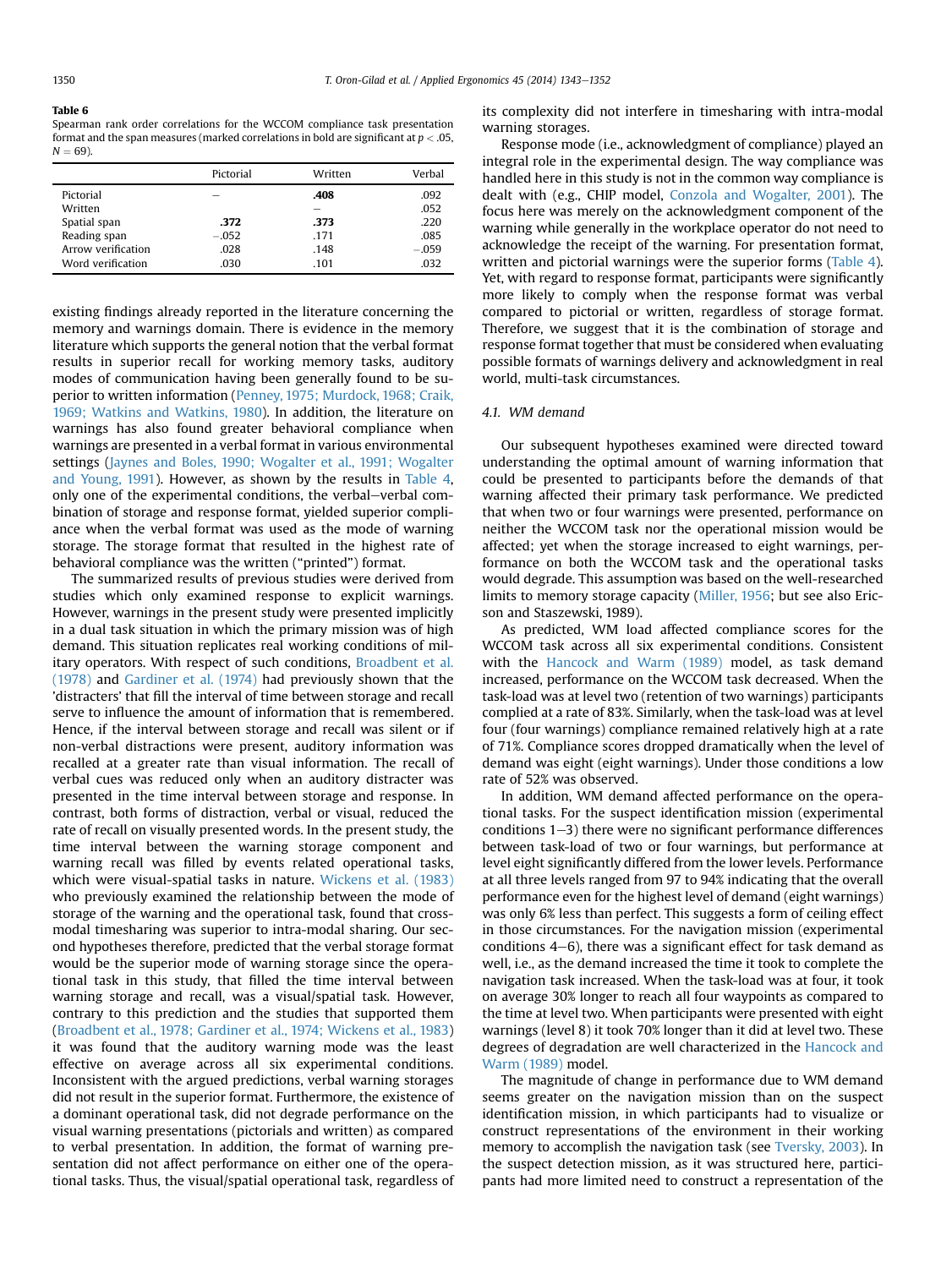<span id="page-8-0"></span>environment. This further emphasizes how the nature of the operational task is important to consider. However, it also emphasizes the importance of the measures used to assess mission performance (e.g., time based versus accuracy based). Specifically here for the navigation mission, it was the time-based performance assessment measure that was sensitive to WM demand.

## 4.2. Subjective workload ratings

Our following hypotheses were predictions about the effects of task demand on subjective workload. We hypothesized that subjective workload measures for two warning storages would be lower compared to conditions with four warning storages and than eight warnings. We expected subjective workload and task demand to be associated when the number of warning storages was two or four. With eight warnings, we expected a workload dissociation or insensitivities to occur since participants may exceed their available resources (Hancock, 1996).

O'[Donnell and Eggemeir \(1986\)](#page-9-0) suggested that performance and workload were not associated when the task demand exceeded the resources available, otherwise workload and performance were directly associated. In the Hancock and Warm (1989) model, when task demand is low or at moderate levels, the individual performing the task can adapt to the task demand and thus, performance and workload would be directly associated. Yet, when task demand is high, the individual performing the task can no longer adapt to the task demand and insensitivities will occur. RSME scores were taken after each trial in order to observe the variations in task demand. We found that task demand did in fact affect mental effort ratings; as task demand increased, subjective ratings increased. RSME ranges from 0 to 150 (150 being the highest score), the scores for levels two, four and eight were 27, 43, and 63 respectively. Unlike our expectation, RSME for the eight warning conditions did not exceed the mid-range of the scale implying perhaps that resources were not depleted, and why workload and performance associations were found for all three levels of demand. This may suggest that even greater levels of demand can be explored in subsequent experiments.

#### 4.3. Individual differences in WM

This study also made a first attempt at examining whether individual differences in WM affect the way warnings should be coded. To do so we have replicated the Shah and Miyake (1996) spatial and verbal working memory resources span tests. Neither one of the verbal tests was found to correlate with WCCOM presentation format. Surprisingly, higher scores on the spatial span test correlated with both the pictorial storage format (an expected outcome since they are both spatial in nature) and the written ("printed") storage format, however this correlation was moderate. Future studies should aim to further examine individual difference in WM in order to further understand how those may affect compliance to warnings, particularly now, as presentation format can be more flexibly changes via personal devices.

## 5. Summary and conclusions

This study dealt with an uncommon way of warning compliance, when warnings are present implicitly and not directly to the operator. An experimental task, the WCCOM task was specifically designed to assess compliance under such circumstances. Compliance scores for the WCCOM task revealed the combinatorial importance of both the storage and response formats. Contrary to traditional studies in warning format under the operational conditions examined in this study, pictorials and written presentation formats resulted in higher behavioral compliance. Verbal response format was superior to pictorial and written formats, at all times.

Not surprisingly, demand affects warning compliance; as it increases, compliance decreases. In tasks that are more complex, it is expected to find effects on performance at an earlier rate. As the number of retained warnings increased from 2 to 4 items, degradations were found in the navigation task, but for the suspect identification task such changes were observed only with 8 warning items. Complex tasks can be affected by mental demand, and it is important to limit the number of potential warnings to the minimum necessary. Finally, although coding of warnings generates implicit, indirect and prone to error messages, participants were able to retain a small number of warnings without harming their performance on the main operational task. Thus, in small numbers, coding of critical warnings is feasible even in more demanding operational contexts.

#### Acknowledgments

The view expressed in thesis work are those of the authors and do not necessarily reflect official Army policy. This work was supported in part under Grant DAAD19-01-0621 by the Defense Advanced Research Projects Agency (DARPA) via the Department of Interior, P.A. Hancock, Principal Investigator. The Grant Monitors were Dr. Dylan Schmorrow, Dr. Russ Shilling, and Dr. Jim Patrey. The authors wish to acknowledge the contribution of Dr Paul Ward to the design of the WCCOM compliance task and Dr Kelly A. Burke for her general assistance.

#### References

- [Baddeley, A.D., 1986. Working Memory. Oxford University Press, Oxford](http://refhub.elsevier.com/S0003-6870(13)00218-4/sref38).
- [Broadbent, D., Vines, R., Broadbent, M., 1978. Recency effects in memory, as a](http://refhub.elsevier.com/S0003-6870(13)00218-4/sref1) function of modality of intervening events. Psychol. Res.  $40(1)$ ,  $5-13$  $5-13$ .
- [Cairney, P., Sless, D., 1982. Communication effectiveness of symbolic safety signs](http://refhub.elsevier.com/S0003-6870(13)00218-4/sref2) [with different user groups. Appl. Ergon. 13 \(2\), 91](http://refhub.elsevier.com/S0003-6870(13)00218-4/sref2)-[97.](http://refhub.elsevier.com/S0003-6870(13)00218-4/sref2)
- [Conzola, V.C., Wogalter, M.S., 1998. Consumer product warnings:effects of injury sta](http://refhub.elsevier.com/S0003-6870(13)00218-4/sref39)[tistics on recall subjective evaluations. In: Proceedings of the Human Factors So](http://refhub.elsevier.com/S0003-6870(13)00218-4/sref39)[ciety 42nd Annual Meeting. Human Factors Society, Santa Monica, pp. 559](http://refhub.elsevier.com/S0003-6870(13)00218-4/sref39)–[563.](http://refhub.elsevier.com/S0003-6870(13)00218-4/sref39)
- [Conzola, V.C., Wogalter, M.S., 2001. A communication-human information pro](http://refhub.elsevier.com/S0003-6870(13)00218-4/sref3)[cessing \(C-HIP\) approach to warning effectiveness in the workplace. J. Risk Res.](http://refhub.elsevier.com/S0003-6870(13)00218-4/sref3)  $4(4)$ ,  $309 - 322$ .
- [Craik, F.I., 1969. Modality effects in short-term storage. J. Verbal Learn. Verbal Behav.](http://refhub.elsevier.com/S0003-6870(13)00218-4/sref4)  $8(5)$ , 658-[664.](http://refhub.elsevier.com/S0003-6870(13)00218-4/sref4)
- [Daneman, M., Carpenter, P.A., 1980. Individual differences in working memory and](http://refhub.elsevier.com/S0003-6870(13)00218-4/sref41) [reading. Journal of Verbal Learning and Verbal Behavior 19, 450](http://refhub.elsevier.com/S0003-6870(13)00218-4/sref41)-[466](http://refhub.elsevier.com/S0003-6870(13)00218-4/sref41).
- [Duarte, M.E.C., Rebelo, F., 2007. Virtual reality in the study of warnings effective](http://refhub.elsevier.com/S0003-6870(13)00218-4/sref40)[ness. In: Dainoff, M.J. \(Ed.\), Ergonomics and Health Aspects of Work with](http://refhub.elsevier.com/S0003-6870(13)00218-4/sref40) [Computers. HCII 2007, Lecture Notes in Computer Science, 2007, Vol. 4566/](http://refhub.elsevier.com/S0003-6870(13)00218-4/sref40) [2007. Springer-Verlag Berlin, Heidelberg, pp. 189](http://refhub.elsevier.com/S0003-6870(13)00218-4/sref40)-[198.](http://refhub.elsevier.com/S0003-6870(13)00218-4/sref40)
- [Driskell, J.E., Olmstead, B., 1989. Psychology and the military: research applications](http://refhub.elsevier.com/S0003-6870(13)00218-4/sref5) and trends. Am. Psychol.  $44$  (1),  $43-54$  $43-54$ .
- [Engle, R.W., 2002. Working memory capacity as executive attention. Curr. Dir.](http://refhub.elsevier.com/S0003-6870(13)00218-4/sref6) Psychol. Sci.  $11, 19-23$  $11, 19-23$ .
- [Engle, R.W., Tuholski, S.W., Laughlin, J.E., Conway, A.R., A, 1999. Working memory,](http://refhub.elsevier.com/S0003-6870(13)00218-4/sref7) short-term memory, and general fl[uid intelligence: a latent-variable approach.](http://refhub.elsevier.com/S0003-6870(13)00218-4/sref7) [J. Exp. Psychol. Gen. 128, 309](http://refhub.elsevier.com/S0003-6870(13)00218-4/sref7)-[331.](http://refhub.elsevier.com/S0003-6870(13)00218-4/sref7)
- [Ericsson, K.A., Staszewski, J.J., 1989. Skilled memory and expertise:Mechanisms of](http://refhub.elsevier.com/S0003-6870(13)00218-4/sref8) [exceptional performance. In: Klahr, D.K., Kotovski, K. \(Eds.\), Complex Informa](http://refhub.elsevier.com/S0003-6870(13)00218-4/sref8)[tion Processing: The Impact of Herbert A. Simon. Erlbaum, Hillsdale, NJ](http://refhub.elsevier.com/S0003-6870(13)00218-4/sref8).
- [Familant, M.E., Detweiler, M.C., 1993. Iconic reference: evolving perspectives and an](http://refhub.elsevier.com/S0003-6870(13)00218-4/sref9) [organizing framework. Int. J. Man Mach. Stud. 39, 705](http://refhub.elsevier.com/S0003-6870(13)00218-4/sref9)-[728.](http://refhub.elsevier.com/S0003-6870(13)00218-4/sref9)
- [Francis, W., Ku](http://refhub.elsevier.com/S0003-6870(13)00218-4/sref44)č[era, H., 1982. Frequency analysis of English usage: Lexicon and](http://refhub.elsevier.com/S0003-6870(13)00218-4/sref44) [grammar. Houghton Mif](http://refhub.elsevier.com/S0003-6870(13)00218-4/sref44)flin, Boston.
- [Gardiner, J.M., Thompson, C.P., Maskarinec, A.S., 1974. Negative recency in initial](http://refhub.elsevier.com/S0003-6870(13)00218-4/sref10) free recall. J. Exp. Psychol.  $103$  (1),  $71-78$  $71-78$ .
- [Hart, S.G., Staveland, L.E., 1988. Development of a multi-dimensional workload](http://refhub.elsevier.com/S0003-6870(13)00218-4/sref11) [rating scale: results of empirical and theoretical research. In: Hancock, P.A.,](http://refhub.elsevier.com/S0003-6870(13)00218-4/sref11) [Meshkati, N. \(Eds.\), Human Mental Workload. Elsevier, Amsterdam, The](http://refhub.elsevier.com/S0003-6870(13)00218-4/sref11) [Netherlands, pp. 139](http://refhub.elsevier.com/S0003-6870(13)00218-4/sref11)-[183.](http://refhub.elsevier.com/S0003-6870(13)00218-4/sref11)
- [Hancock, P.A., Warm, J.S., 1989. A dynamic model of stress and sustained attention.](http://refhub.elsevier.com/S0003-6870(13)00218-4/sref12) [Hum. Factors 31, 519](http://refhub.elsevier.com/S0003-6870(13)00218-4/sref12)-[537.](http://refhub.elsevier.com/S0003-6870(13)00218-4/sref12)
- [Hancock, P.A., 1996. Effect of control order, augmented feedback, input device and](http://refhub.elsevier.com/S0003-6870(13)00218-4/sref13) [practice on tracking performance and perceived workload. Ergonomics 39,](http://refhub.elsevier.com/S0003-6870(13)00218-4/sref13) [1146](http://refhub.elsevier.com/S0003-6870(13)00218-4/sref13)-[1162](http://refhub.elsevier.com/S0003-6870(13)00218-4/sref13).